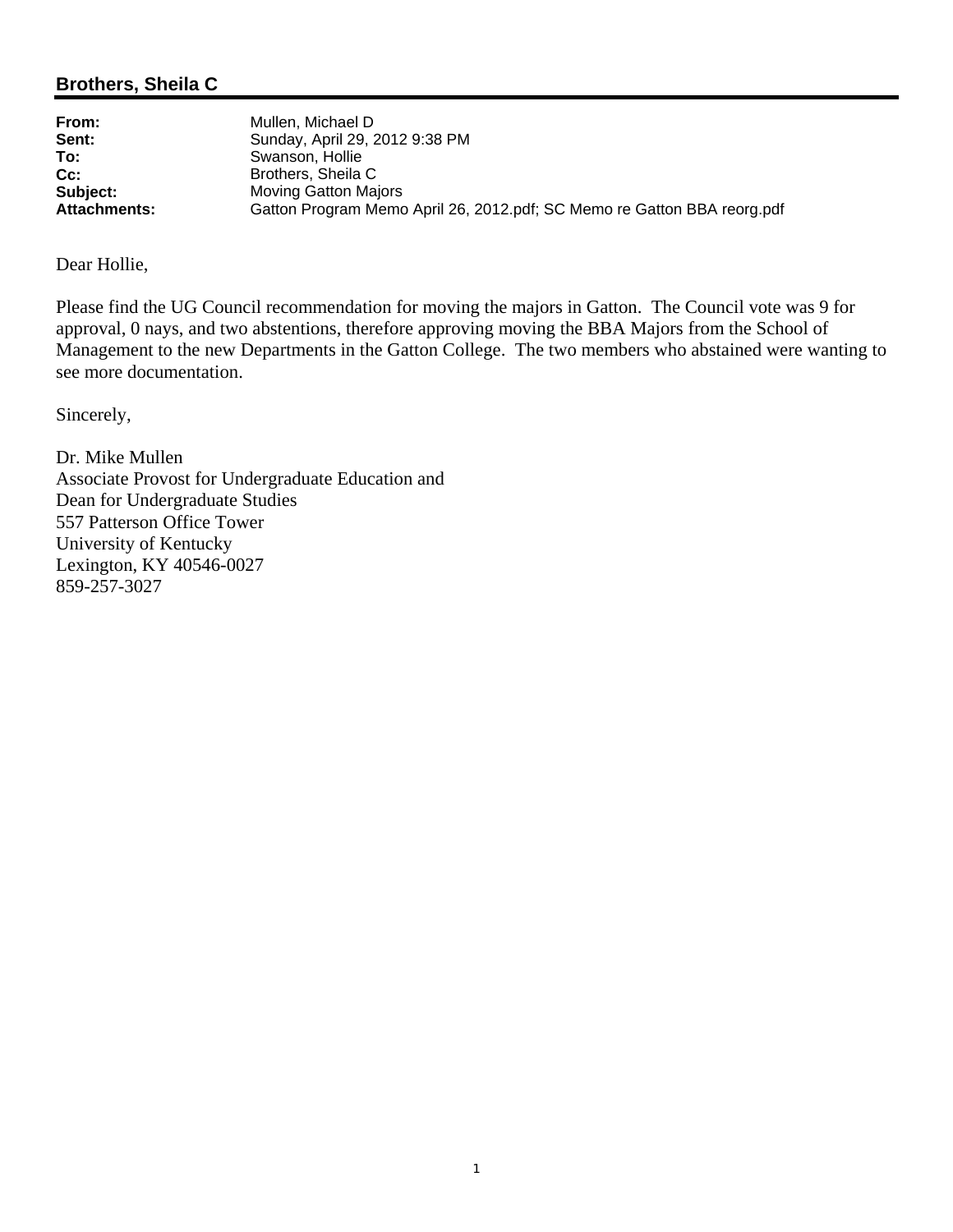

**Associate Provost**  Div. of Undergraduate Education 557 Patterson Office Tower Lexington, KY 40506-0027

859.257.3027 www.uky.edu/uge

29 April 2012

MEMO

To: Dr. Hollie Swanson *Chair, Senate Council*

EM LIV From: Dr. Mike Mullen *Associate Provost*

Re: Transfer of Gatton College Majors to new Academic Departments

On April 26<sup>th</sup>, I sent the Undergraduate Council the proposal from Gatton to consider the request to transfer all Majors in the BBA degree from the current School of Management to the new Departments that are being created in the Gatton College. Two Council members questioned the proposal, asking if the financial issues surrounding the reorganization had been addressed. Upon assurances that the College has worked through its organizational issues, there was no opposition, although two members chose to abstain. By the end of the day on April 28<sup>th</sup>, the response of the Undergraduate Council voting members was 9 votes for approval, with two members abstaining.

| <b>Council Member</b>                      | <b>Response to the proposal</b> |
|--------------------------------------------|---------------------------------|
| <b>Karen Badger, Social Work</b>           | Approve                         |
| <b>Arne Bathke, A&amp;S</b>                | Approve                         |
| <b>Ruth Beattie, A&amp;S</b>               | Approve                         |
| Ann Dickson, Design                        | Approve                         |
| <b>Hans Gesund, Engineering</b>            | Abstain                         |
| <b>Laurie Henry, Education</b>             | Approve                         |
| <b>Nancy Johnson, Gatton B&amp;E</b>       | Approve                         |
| <b>Wanda Lovitz, Nursing</b>               | Approve                         |
| <b>Kevin Real, Comm &amp; Info Studies</b> | Approve                         |
| Jeff Rogers, A&S                           | Abstain                         |
| <b>Donna Smith, Agriculture</b>            | Approve                         |